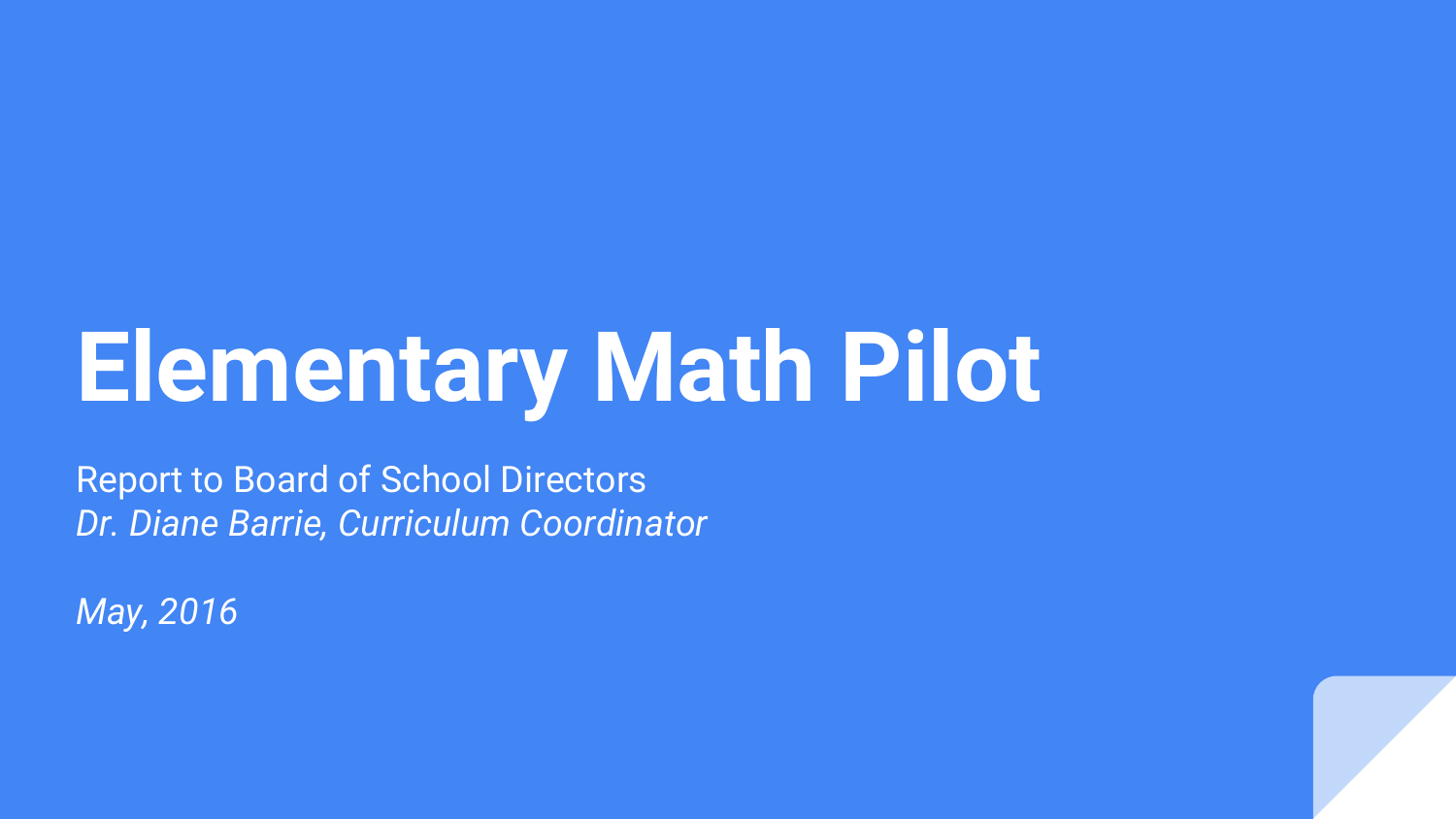## Statement of the Problem

- Existing math textbook out of date (2007)
	- Did not reflect the realignment of math content in standards
	- No mention of Standards of Mathematical Practice
		- Make sense of problems and persevering in solving them
		- Attend to precision
		- Reason abstractly and quantitatively
		- Construct viable arguments and critique the reasoning of others
		- Model with mathematics
		- Use appropriate tools strategically
		- Look for and make sense of structure
		- Look for and express regularity in repeated reasoning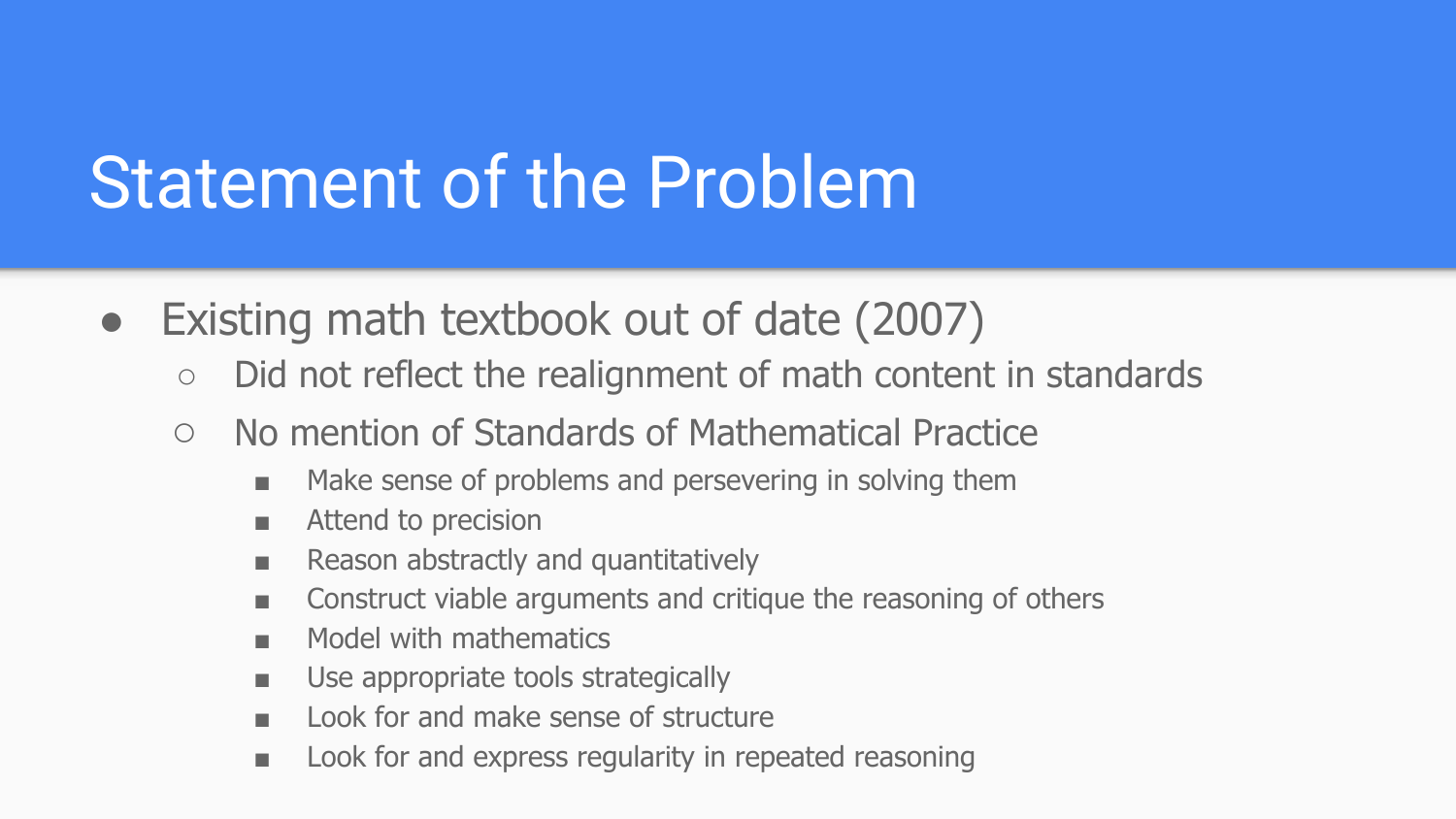### Statement of the Problem

#### • Data Trends:

- $\circ$  Grades 3-8 PSSAs Math averaged 82% (2011-2014)
- Grades 6-8 not making adequate growth (PVAAS)
- High School PSATs and Keystones show lack of solid foundation in math, particularly Algebra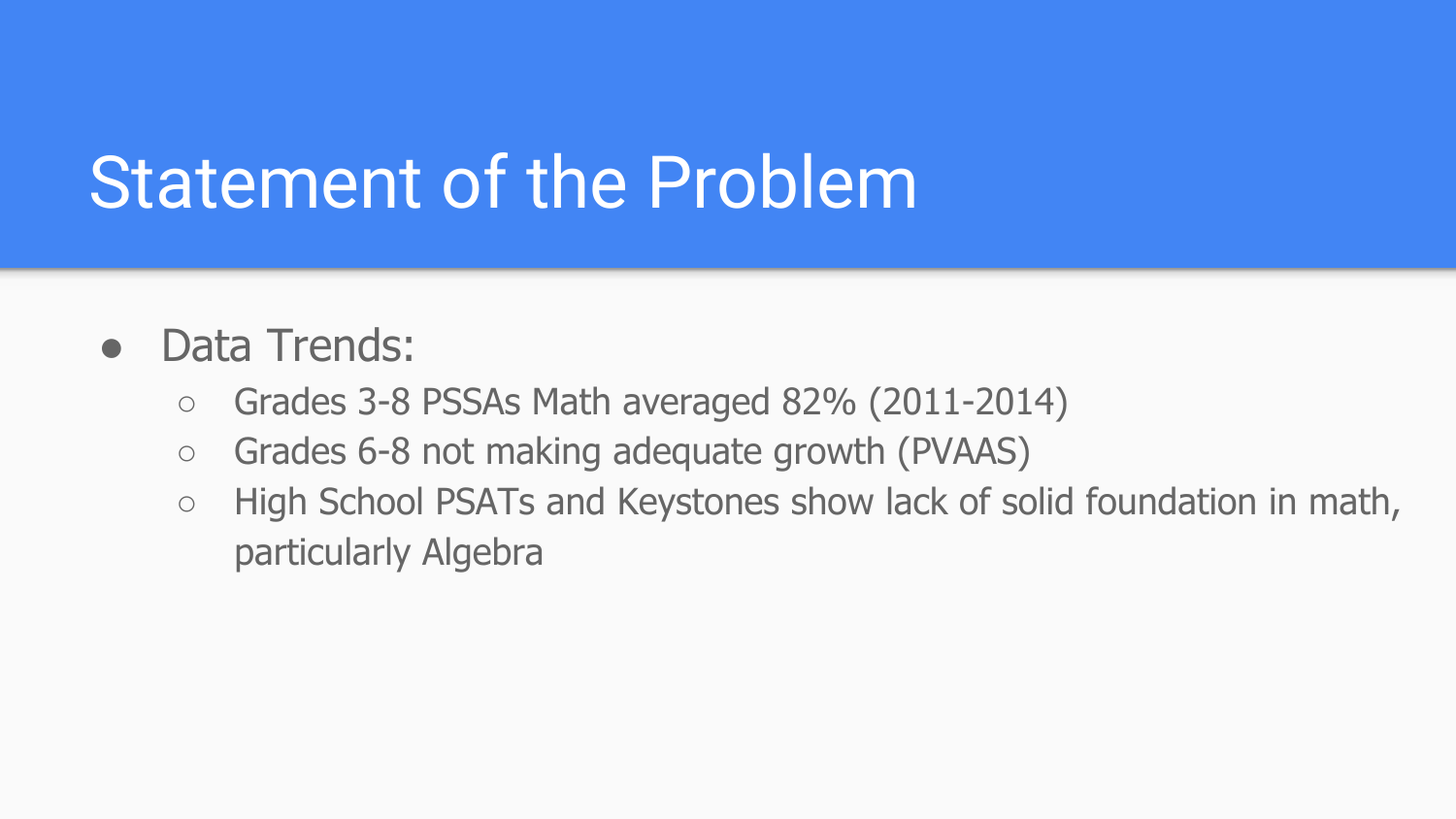#### Of Greatest Concern...

- Secondary teachers have noted:
	- steady decline in students' ability to transfer knowledge
	- $\circ$  lack of conceptual understanding of mathematics
	- Inability to persevere and problem-solve
		- No AP Chemistry in 2016/17 (linked to math weaknesses)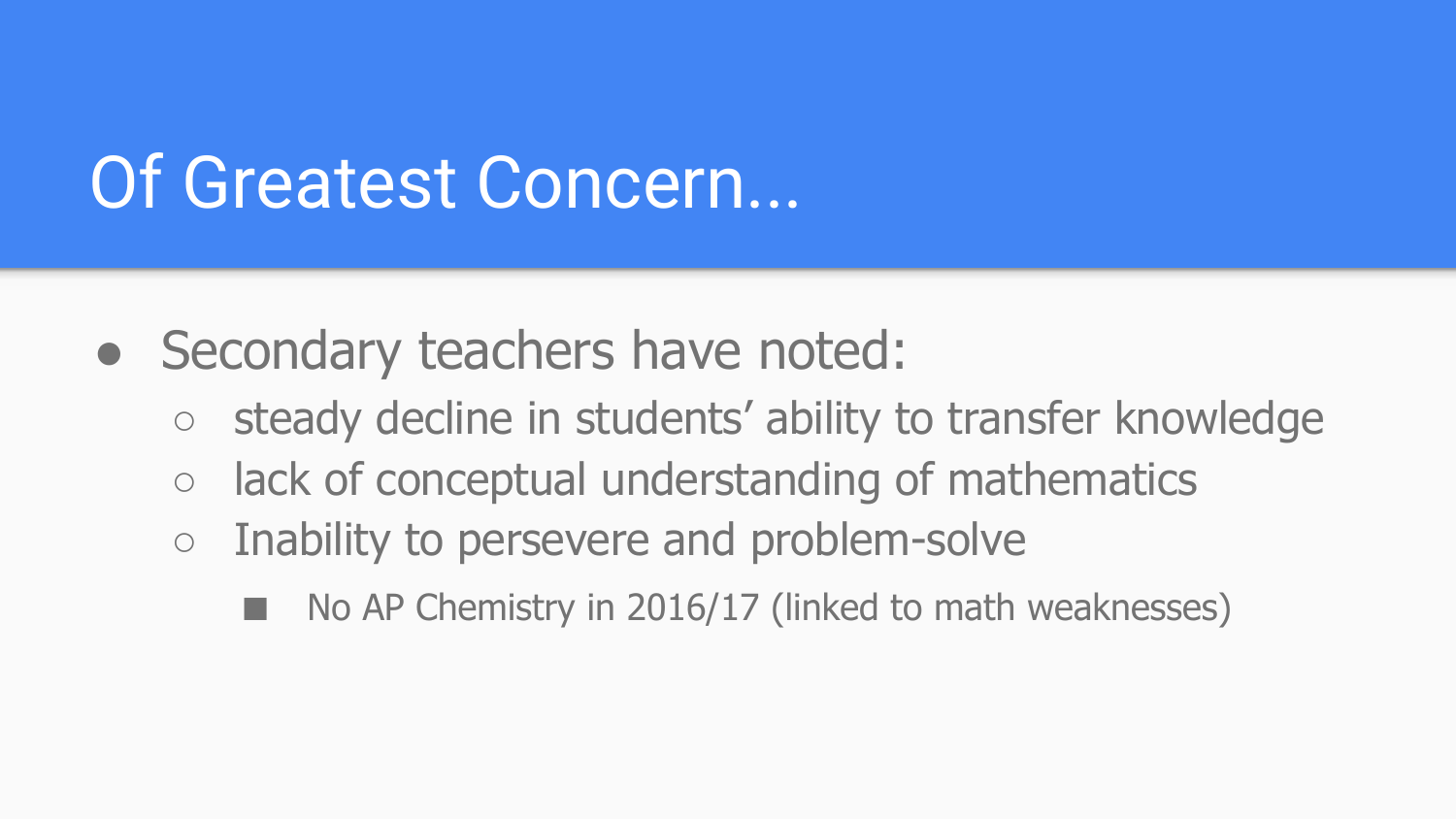## 2014/2015 Elementary Math Pilots

- Fall 2014: Principals, Curriculum Coordinator, K-5 Math Department Leader met to discuss feedback from teachers on math needs
- January 2015: Math Text Review
	- Team of teachers from each grade level, along with administrators and community members
	- Examined enVision, MyMath, Singapore Math, and Go Math
- March 2015: Program training & start of implementation
- Evaluation (mid-May 2015)
	- Student surveys
	- Parent surveys
	- Teachers completed Textbook Review Form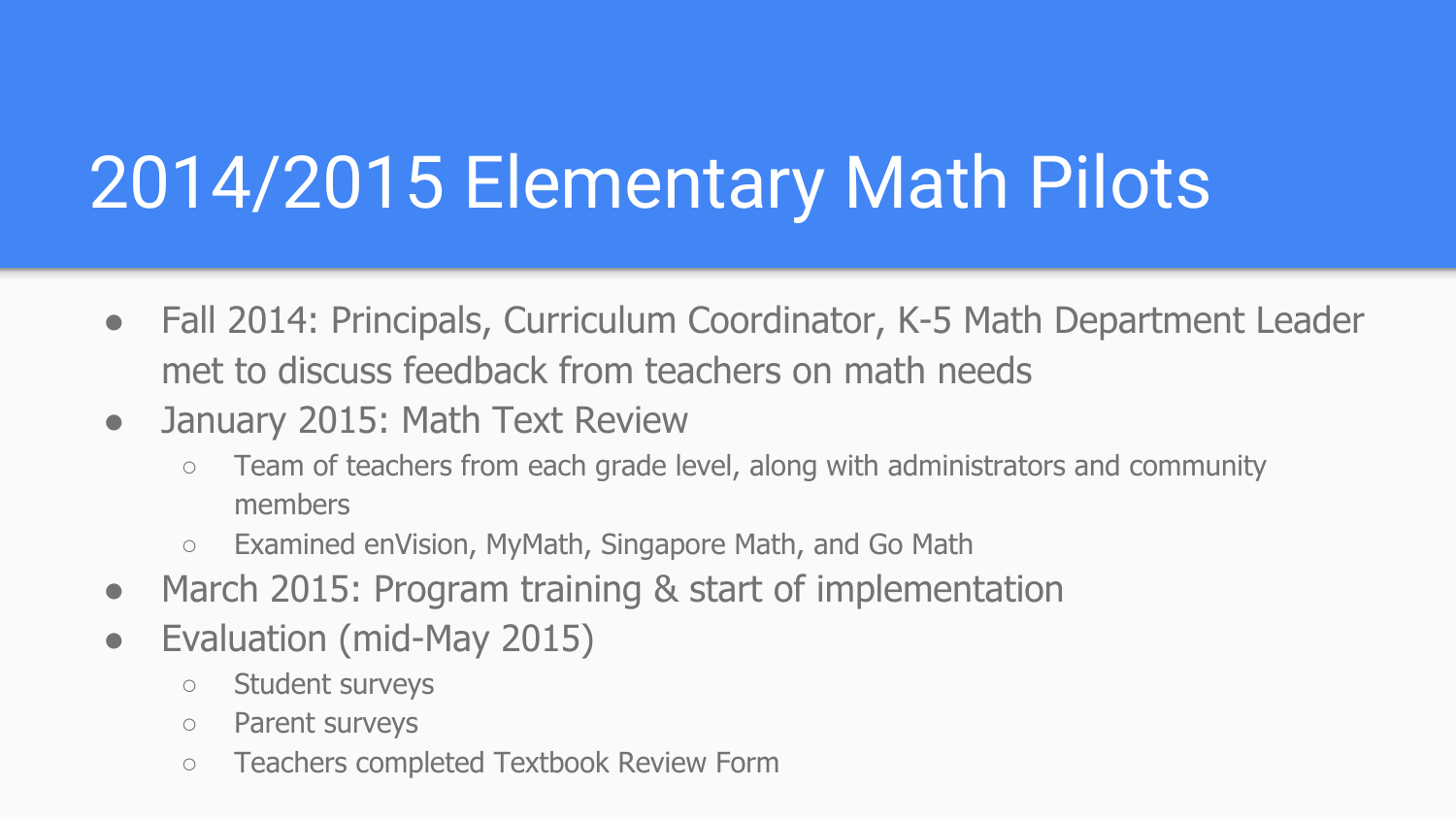# 2014/2015 Pilot Outcome (5/20/15)

- Grade level groups listed pros and cons of each program
- Chart papers were posted in cafeteria for all teachers to review
- Consensus: neither program would meet our needs
- An elementary principal and teacher had visited Upper Dublin S.D. to learn more about Eureka Math - shared with staff
- Teachers returned to grade level meetings to discuss experience with Eureka/Engage NY (same curriculum)
- Teachers provided time to review Eureka videos, website, materials
- All but one teacher voted "Yes" to pilot Eureka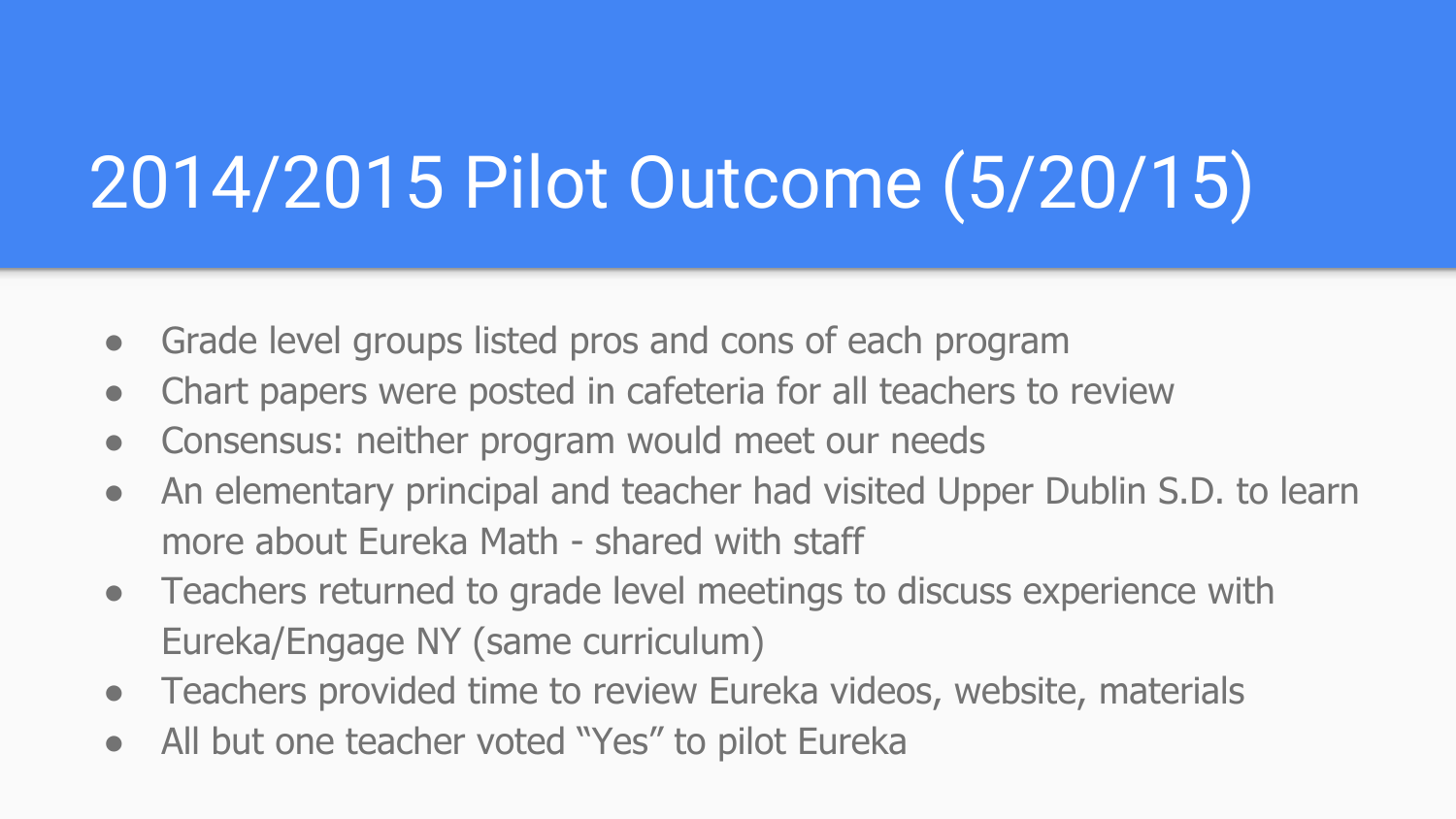## Professional Development - Summer 2015

- All teachers provided access to Teach Eureka Video Series
- Teachers started video PD/met in grade level groups for planning
- August 14-16: Initial Training (3-day Institute in Delaware)
	- Eleven teachers representing each grade level
	- K-5 Math Department Leader
	- Both principals
	- Curriculum Coordinator
- Principals conducted turnaround training with all teachers on August 19 and 20, 2015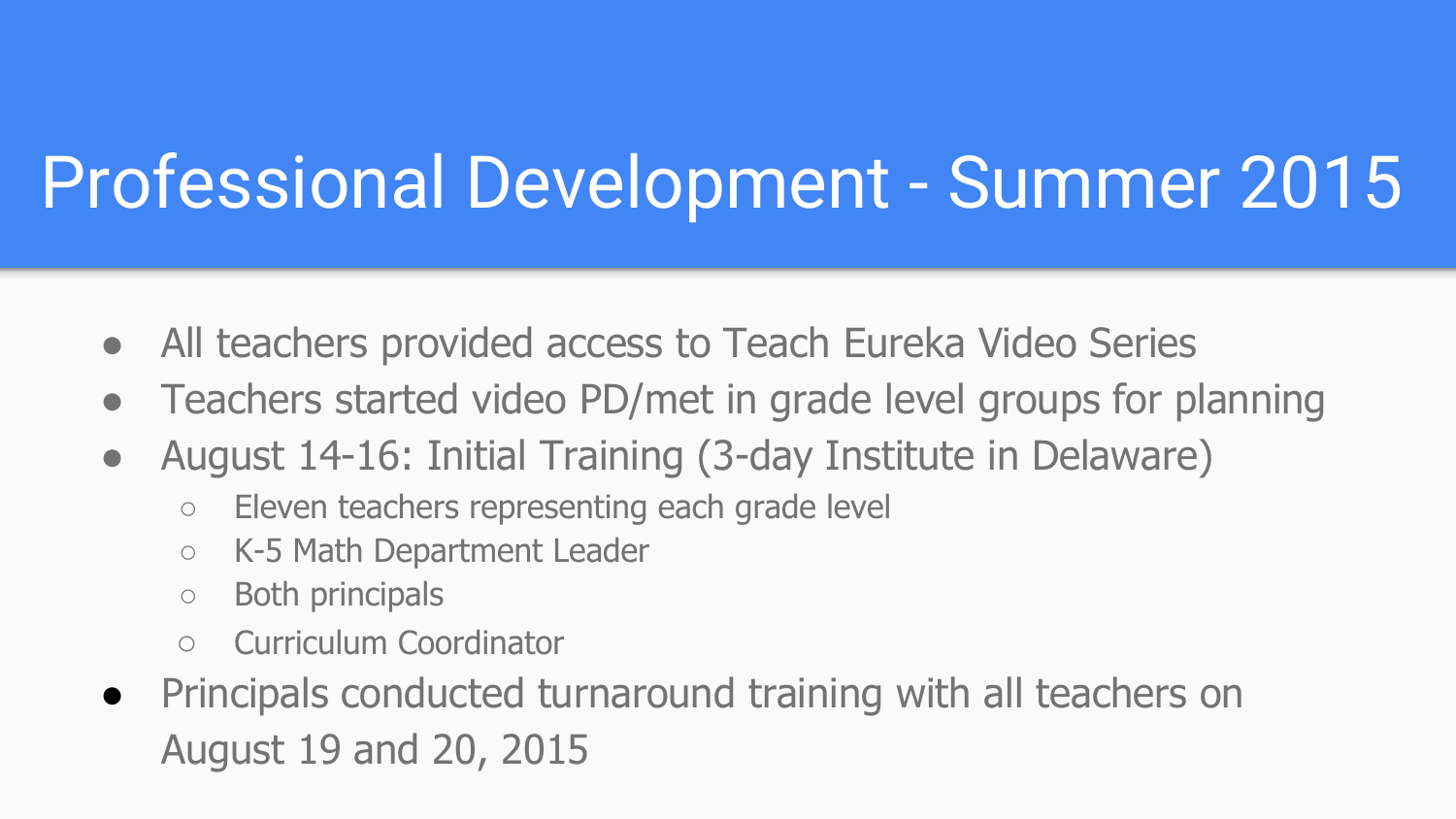### SY 2015/2016 Professional Development

- No new initiatives presented to teachers
- Four Act 80 half-days focused on Eureka Math
- Teachers met during/after school to collaborate on lesson planning and create common assessments
- Teachers had full-year access to Teach Eureka Video Series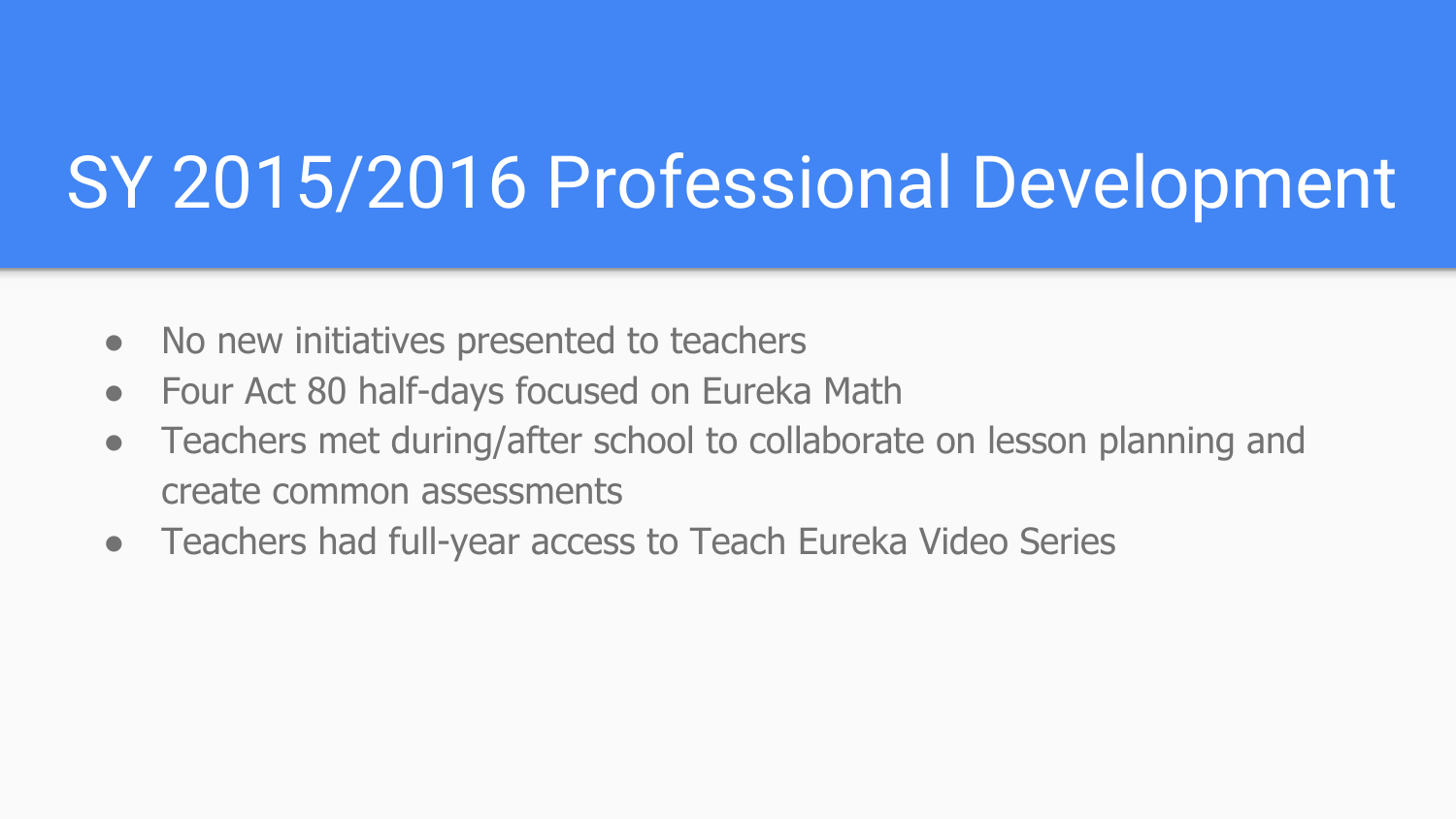### Decision Time

The decision to recommend the adoption of any program will be an administrative team decision (Principals, Curriculum Coordinator, Assistant Superintendent, Superintendent) based upon the following:

- **Teacher Evaluation Forms**
- Student Surveys
- Parent Survey
- Alignment to District Goals
- Budget Implications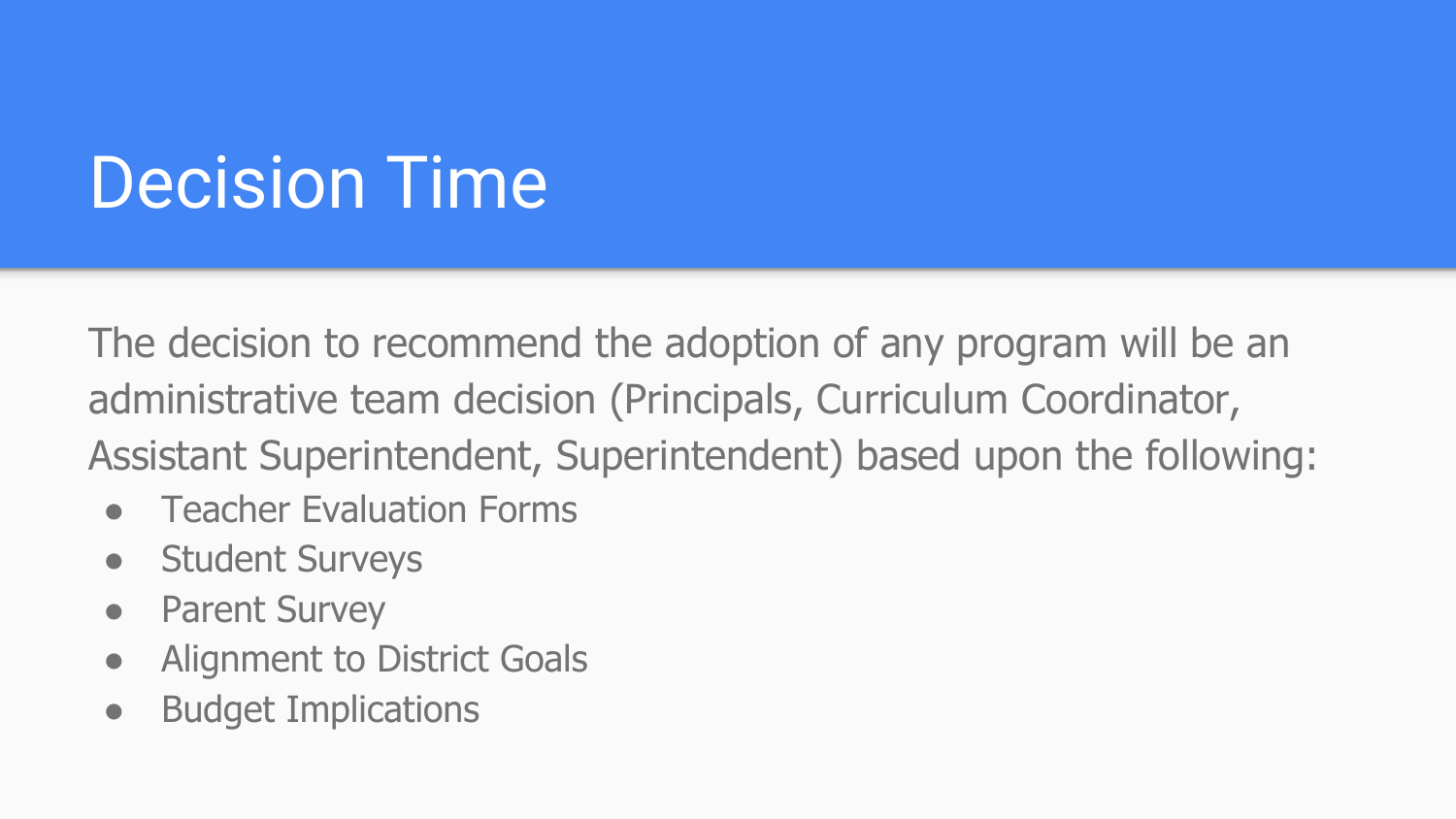**The Data**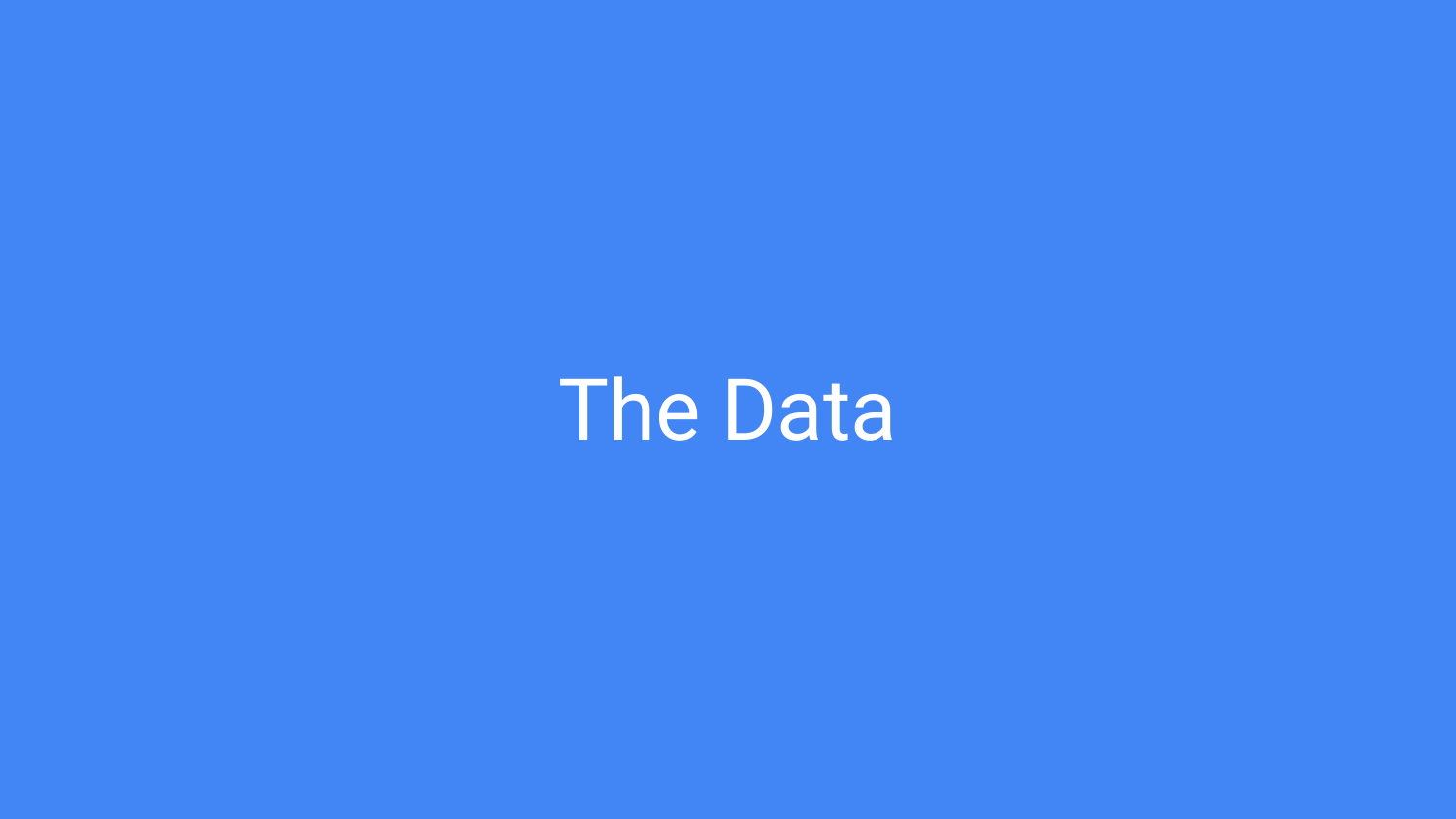#### Parent Surveys

- Links to survey sent home via newsletters, posting on website, ConnectEd calls
- 196 parent surveys returned (out of 561 students) ○ 152 from KES; 44 from GES
- 78% from parents of 2nd, 3rd, and 4th graders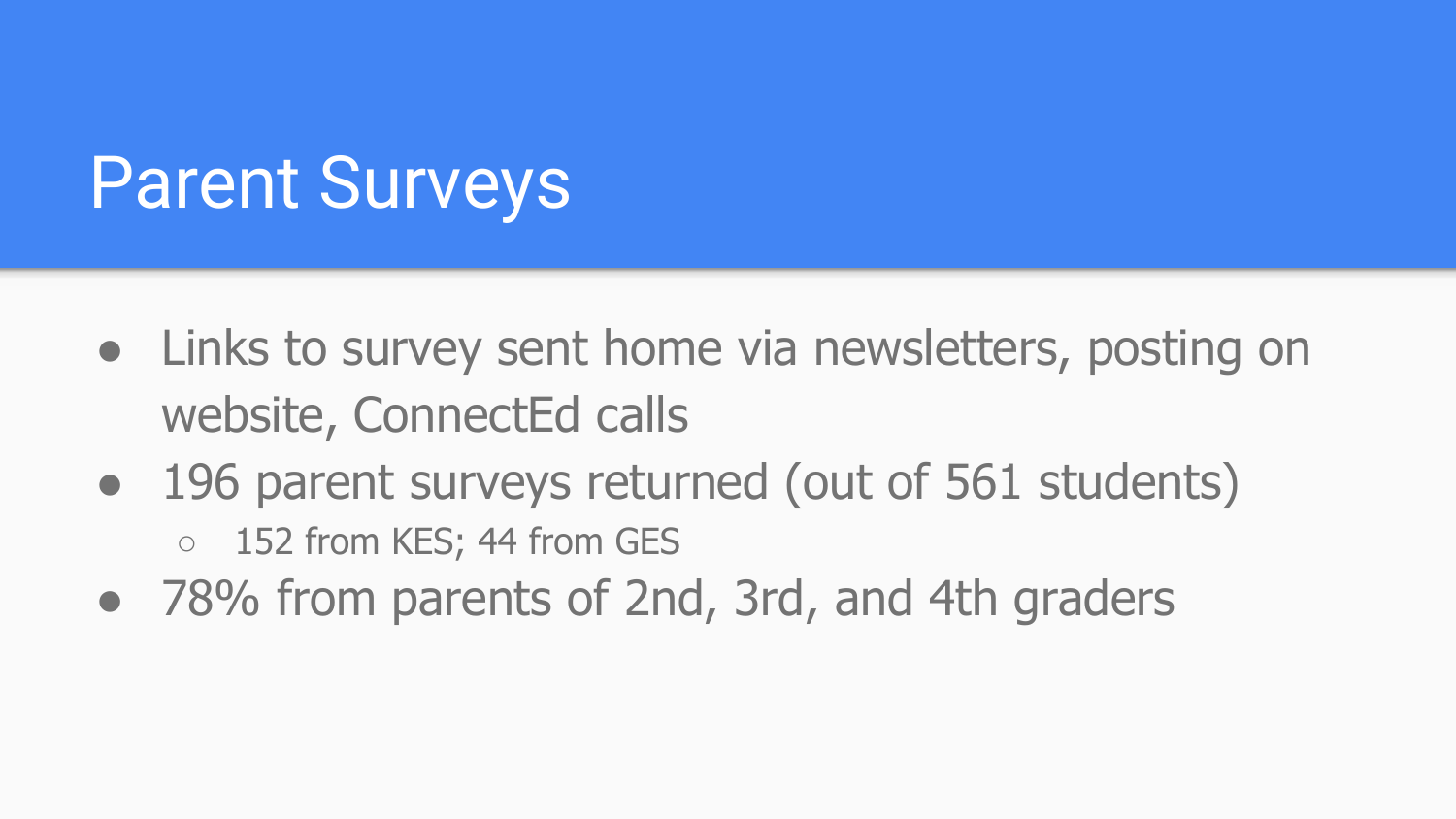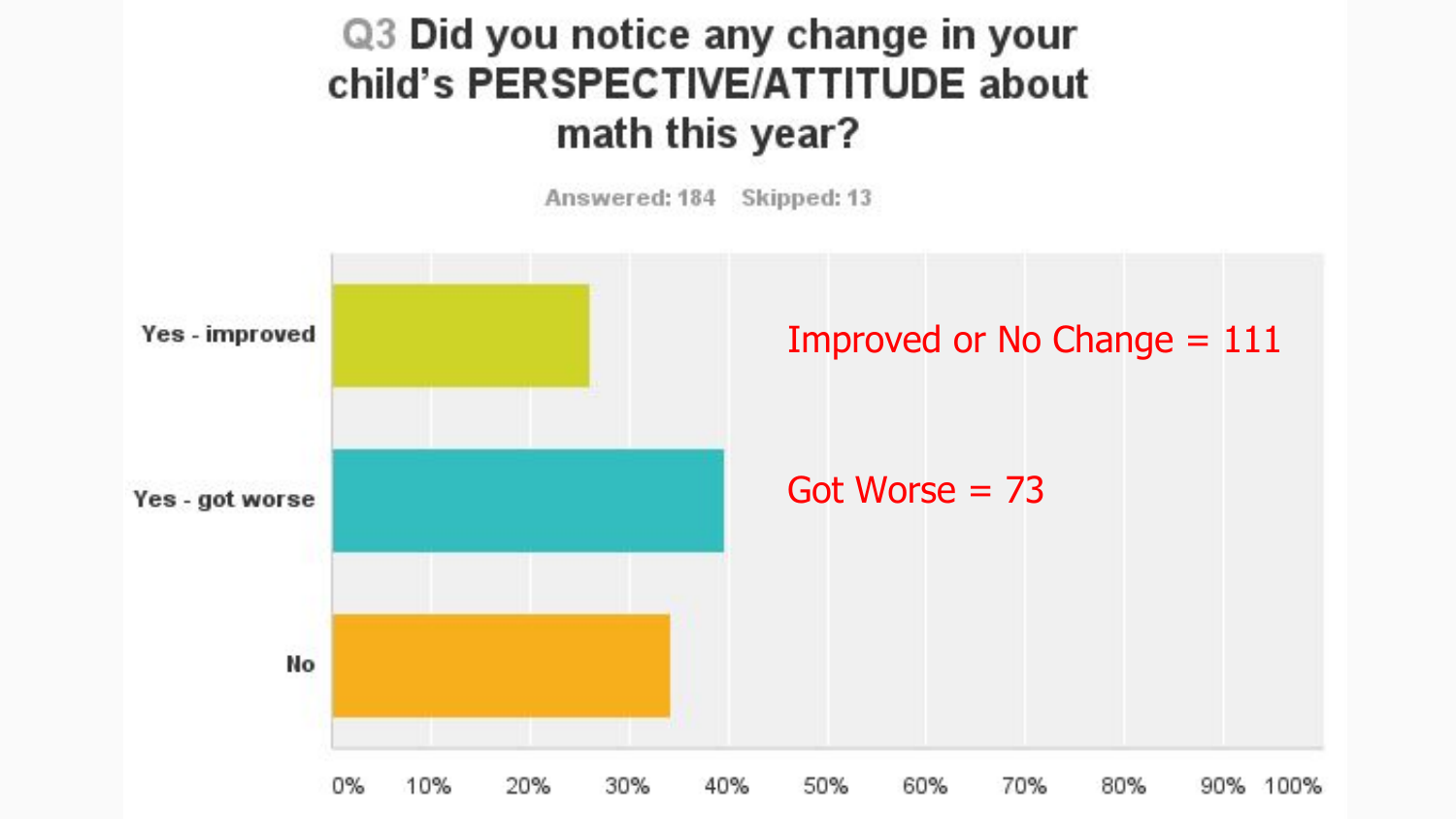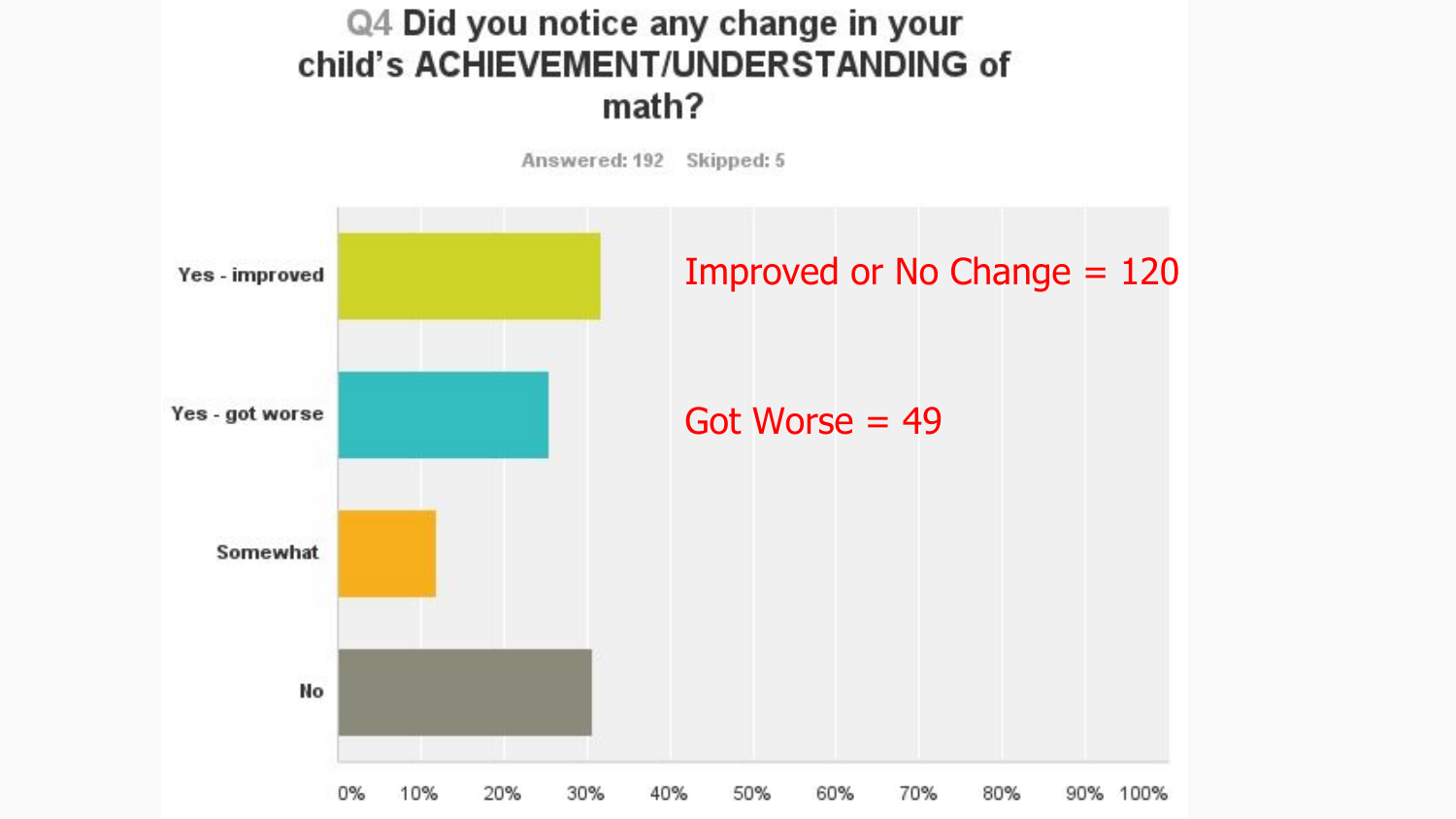#### Student Surveys

#### 431 out of 561 surveys returned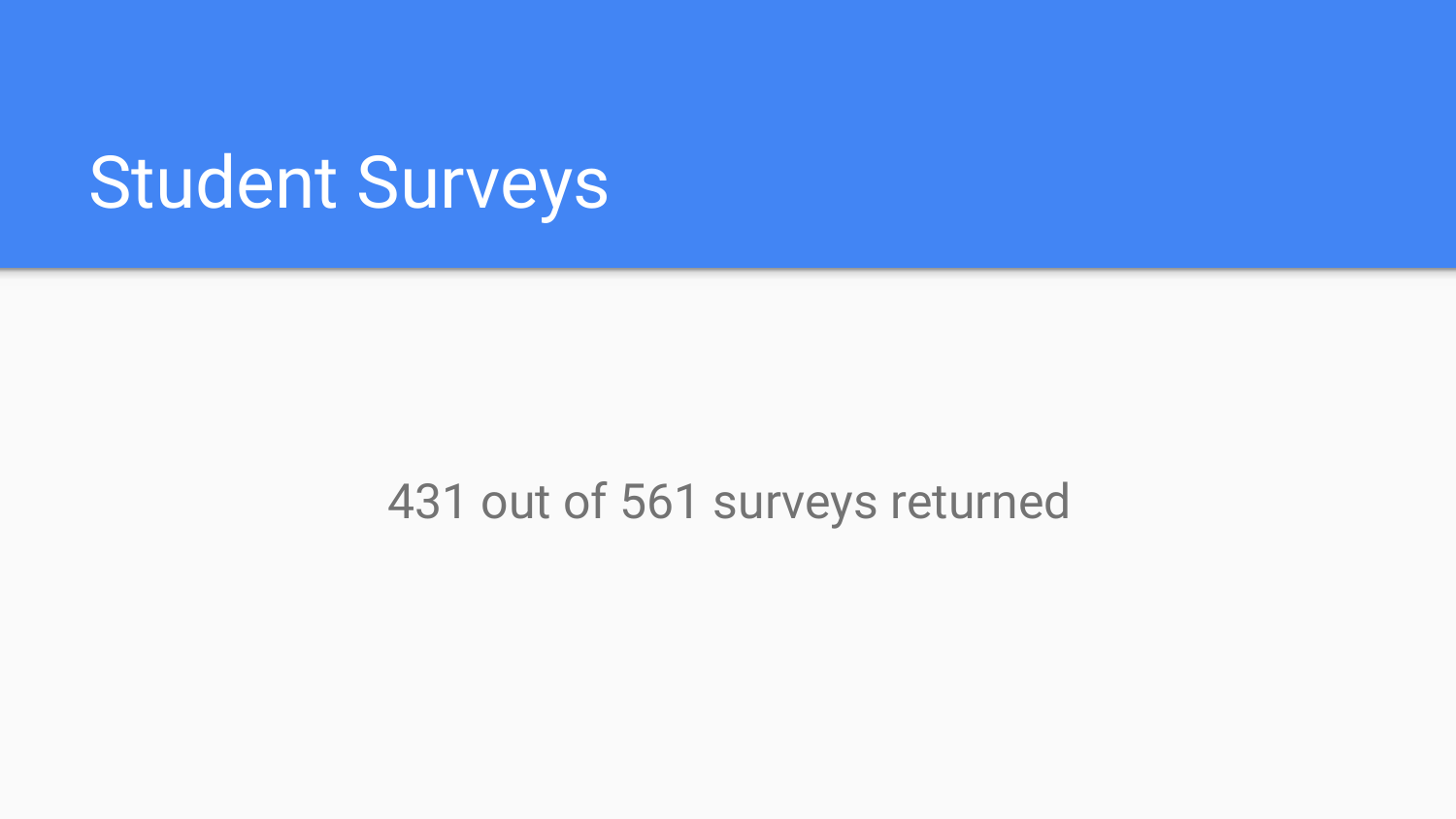#### **What did you like MOST about Eureka Math?**

Division Number Lines Challenge Angles **White Boards Arrow Way Games Think Fractions Counting Sprints Not Eureka Problems Number Bonds** Eureka Math Tape Diagrams Zearn Strategies Easier Arrays Learn Book Fun Kind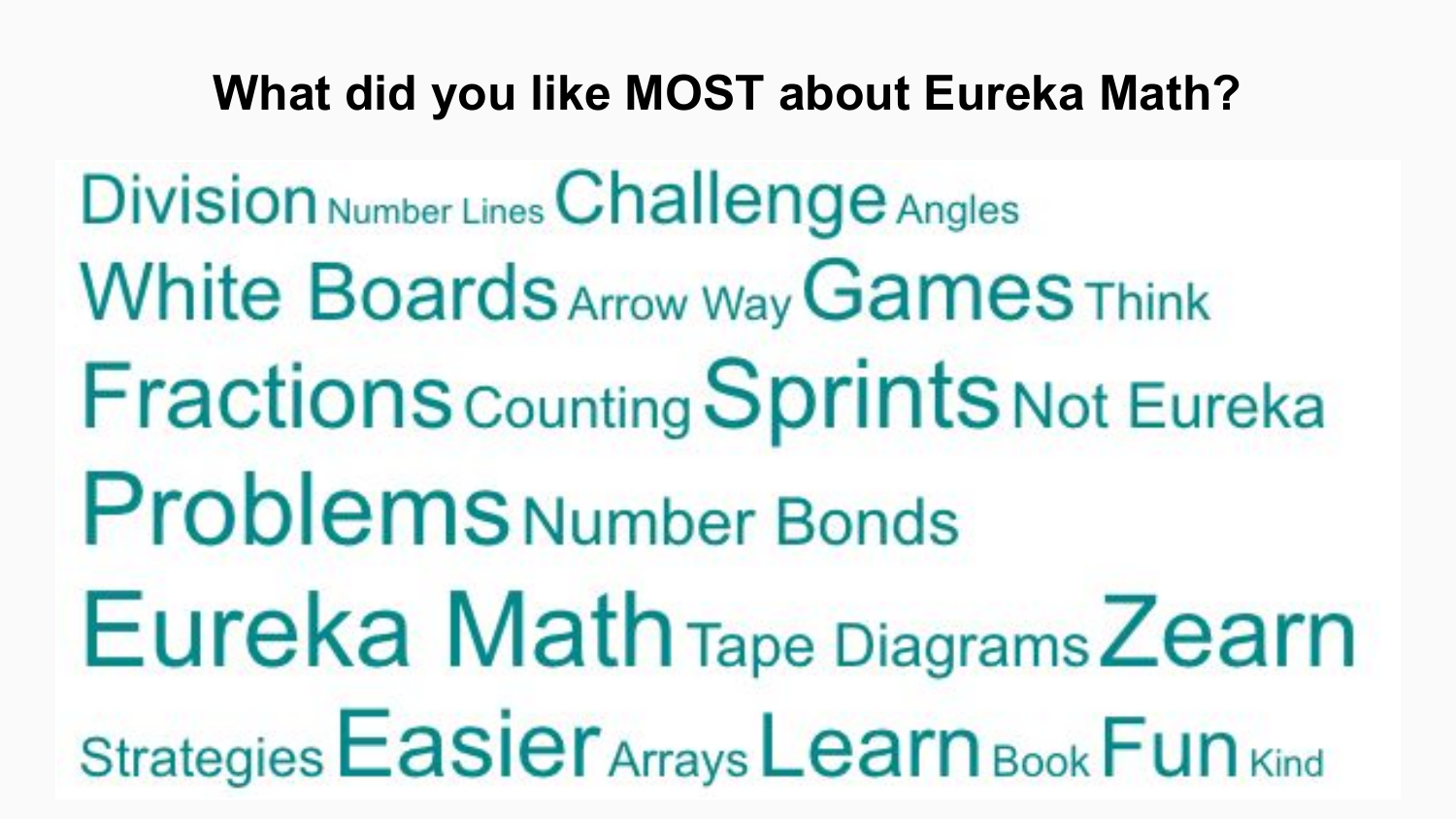#### **What did you like LEAST about Eureka Math?**

Number Bond Math Book Takes Steps Explain Love **Confusing Dislike Understand Book Tape Diagrams Number Lines Hard** Subtraction Problems Models **Eureka Math Think Boring Write** Lessons Boards Harder Extra Work Sprints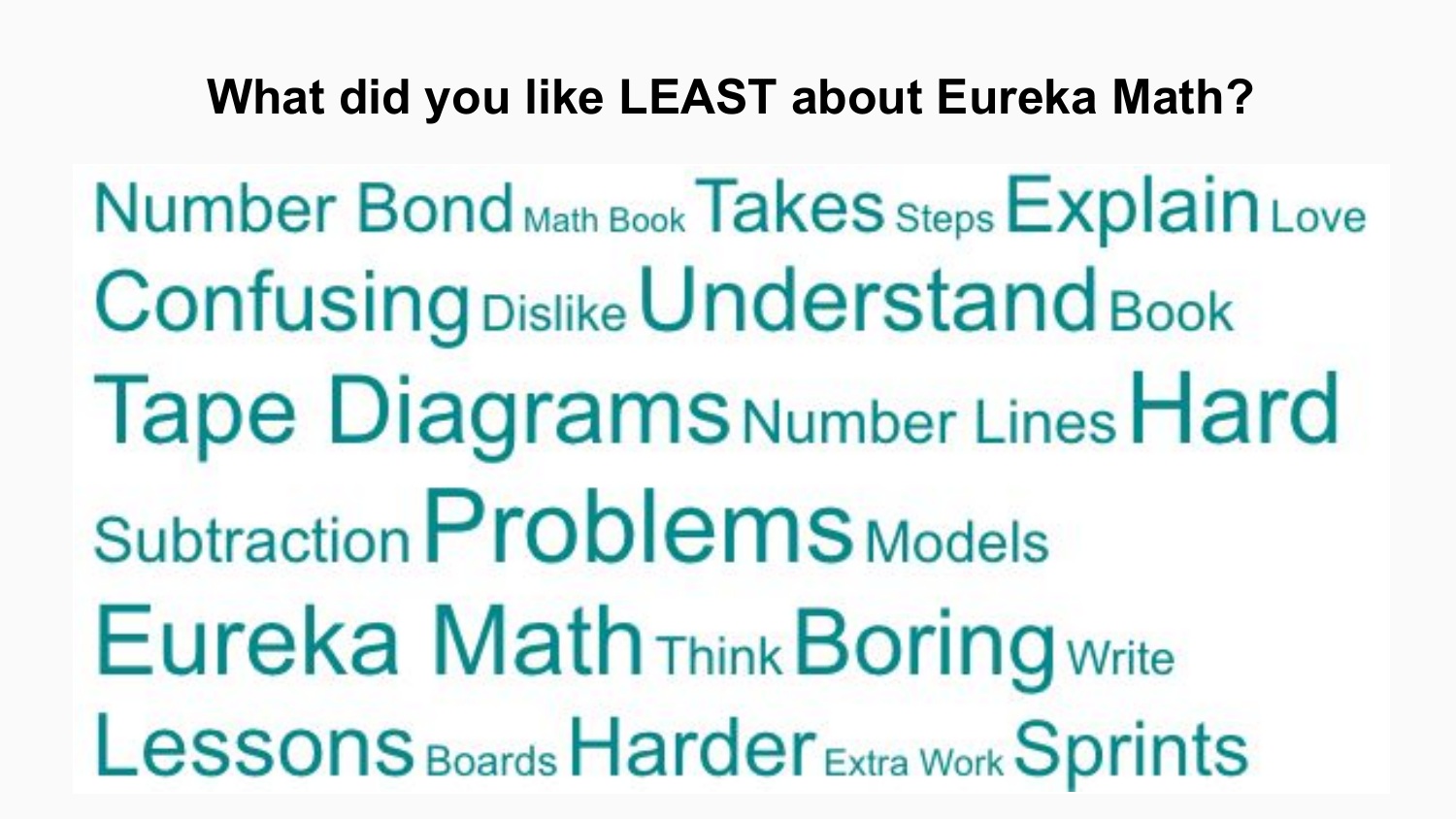#### Q3 With Eureka Math, math is \_\_ to learn.

Skipped: 53

Answered: 378



10% 20% 30% 60% 70% 80% 0% 40% 50% 90% 100%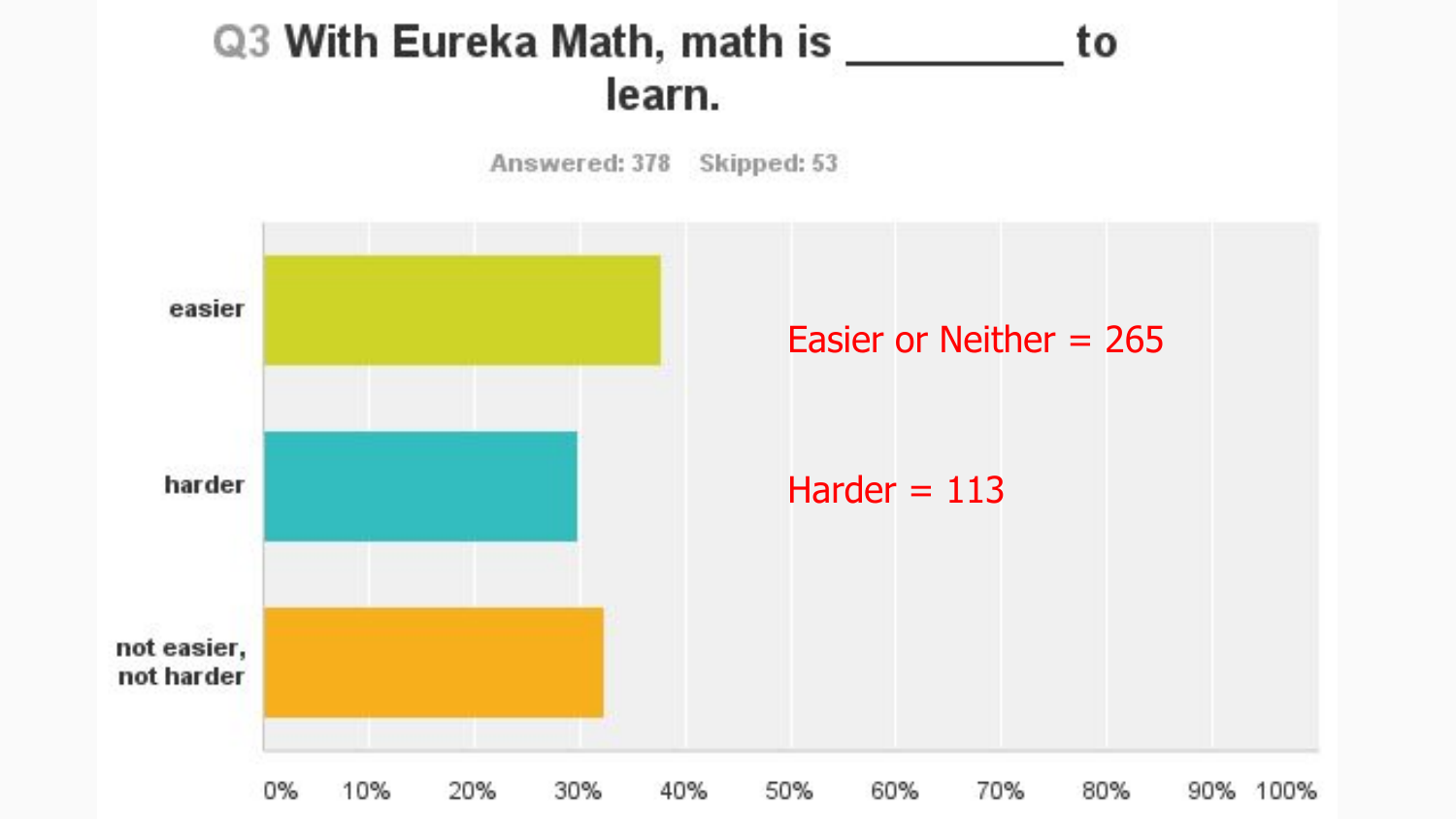#### Q4 With Eureka Math, I like math \_

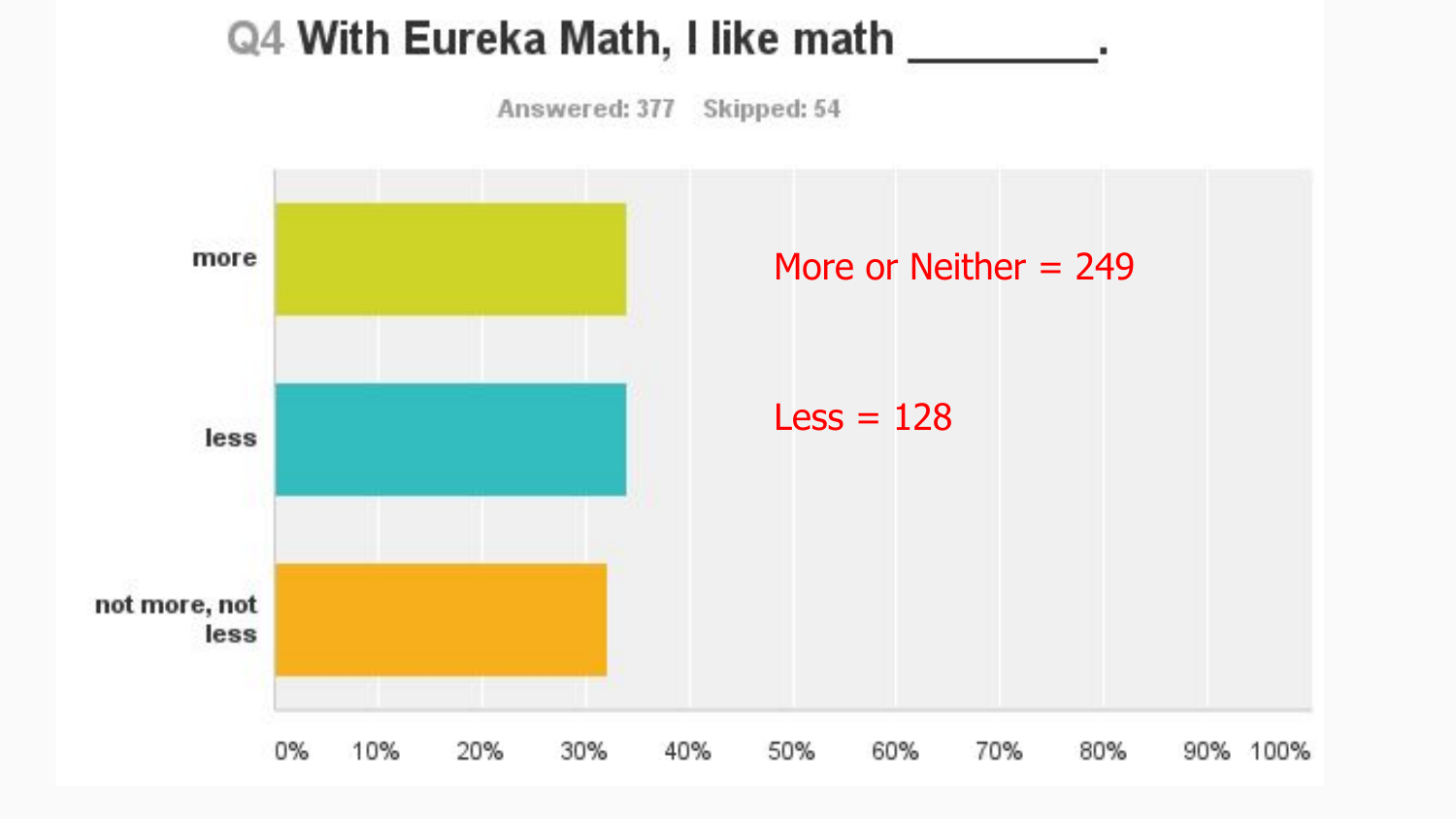#### Teacher Textbook Evaluations

32 Teachers and 1 Para Returned Surveys

- 21 Teachers = Yes
- $\bullet$  8 Teachers = No
- $\bullet$  4 Teachers = In the middle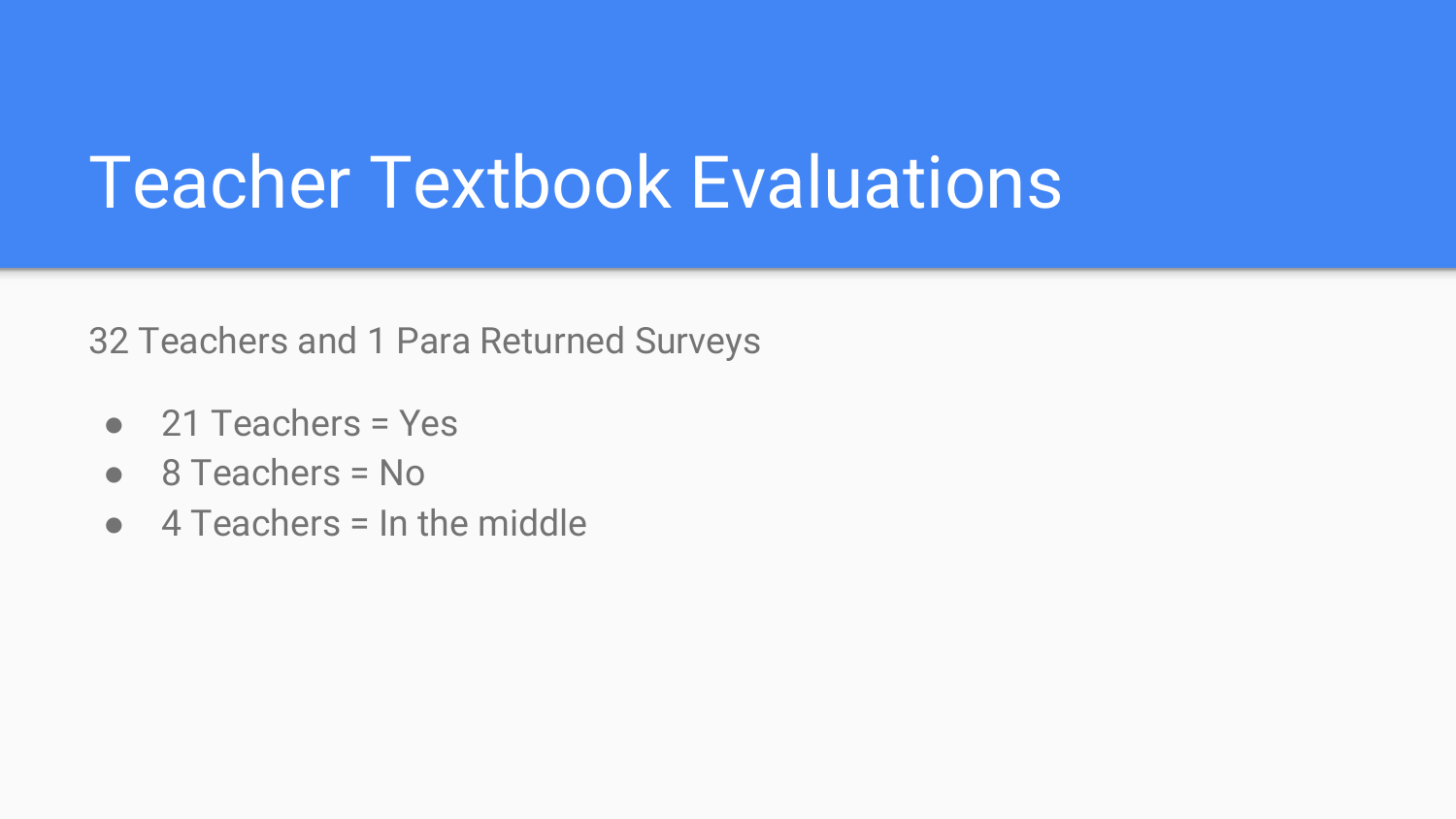| <b>Cons (multiple responses)</b>                                               |                                                                  |
|--------------------------------------------------------------------------------|------------------------------------------------------------------|
| Did not allow for differentiation - 7                                          | Very little real world application - 2                           |
| Not engaging for students/decrease in student<br>motivation - 7                | Not able to explore true understanding of<br>skills/concepts - 2 |
| Lessons take too long to complete/pacing is too<br>fast - $6$                  | Too much teacher talk - 2                                        |
|                                                                                | Did not allow for Checks for Understanding - 2                   |
| Assessments needed revision/more - 6                                           | Problem sets not appropriate for Kinder - 2                      |
| Directions are unclear and too small - 5<br>Not enough repetition/practice - 3 |                                                                  |
|                                                                                | Too much whole group - 2                                         |
|                                                                                | Too little use of manipulatives/not discovery                    |
| Boring text - 3                                                                | learning - 2                                                     |
| Too many steps to solve problems - 3                                           | Doesn't prepare for PSSA - 2                                     |
| Modules don't show true order of skills - 2                                    |                                                                  |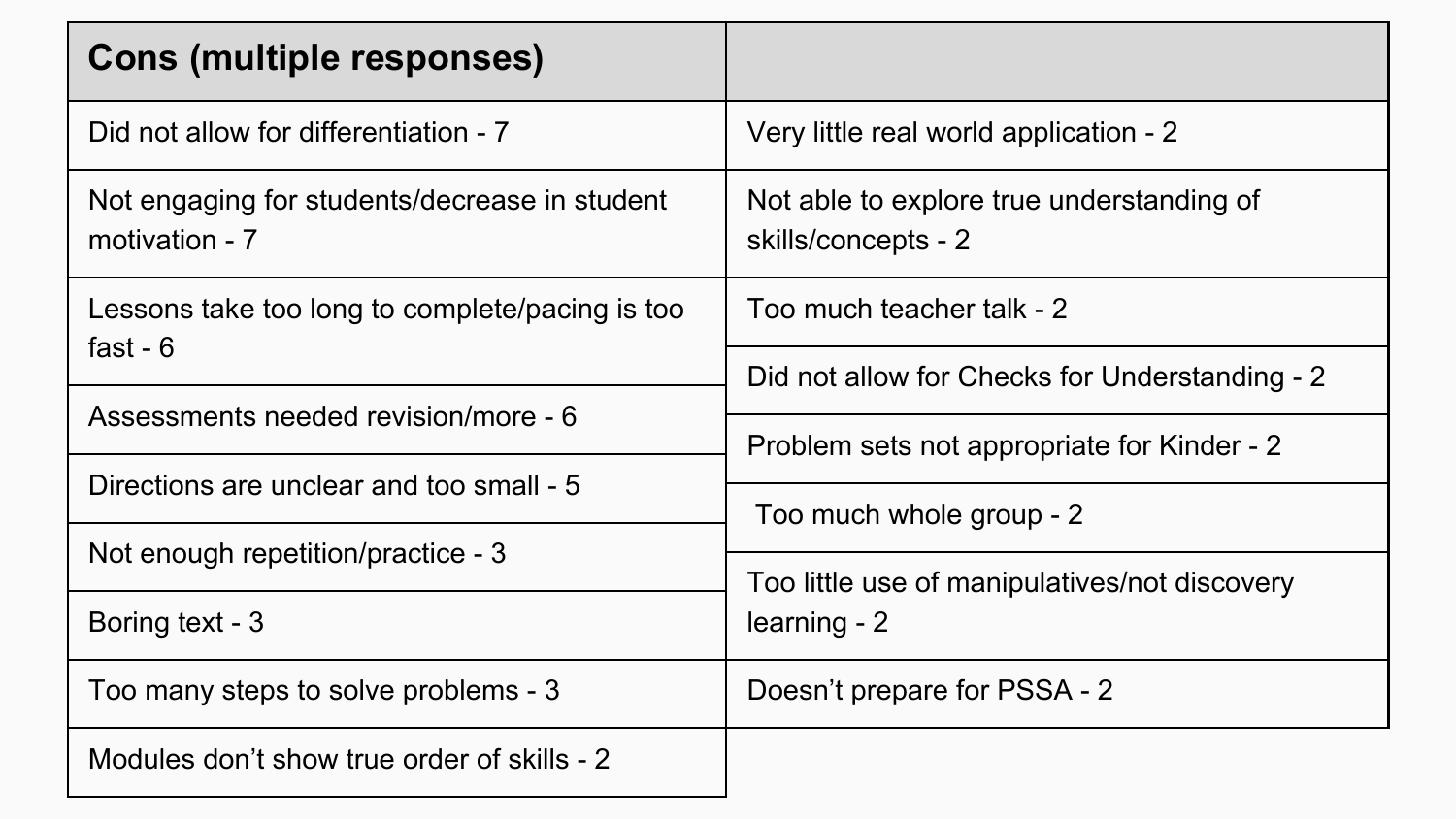| <b>Pros (multiple responses)</b>                               | <b>Pros (single responses)</b>                 |
|----------------------------------------------------------------|------------------------------------------------|
| Helped students understand mathematical concepts<br>better - 6 | Better prepared for PSSAs                      |
|                                                                | Promotes math discourse                        |
| As a teacher I understand concepts better - 4                  | We need this continuity from one grade to next |
| Helped students discuss solutions to problems - 3              | Appropriate for the "average" learner          |
| Success with student achievement - 3                           | Lessons easily adapted                         |
| Allows students to use different strategies - 3                | Students are using strategies in Daily Math    |
| Students felt positive about math - 2                          | <b>Consistent lesson structure</b>             |
|                                                                | Students learning material more quickly        |
| Content is "fairly sound" - 2                                  | Better mental math                             |
| Common vocabulary - 2                                          | Zearn is great                                 |
|                                                                | Hands-on manipulatives/charts                  |